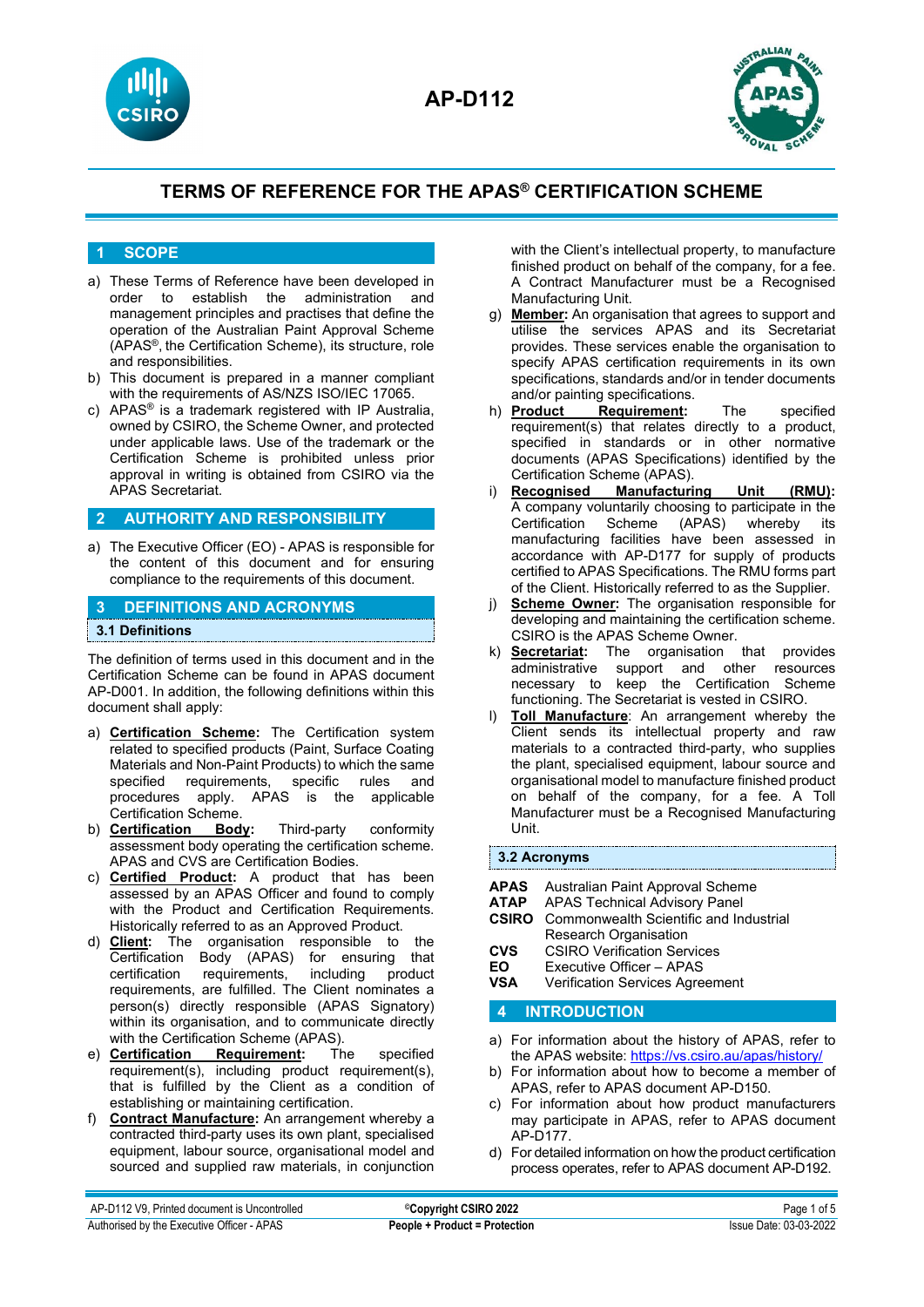



- e) APAS (the Certification Scheme) is administered by the CSIRO (Scheme Owner).
- f) CSIRO Verification Services (CVS) provides the daily management activities and resources necessary to maintain APAS activities (the Secretariat).

## **5 REFERENCED DOCUMENTS**

- a) The following standard is referenced in this document:
	- i. **AS/NZS ISO/IEC 17065** Conformity assessment: Requirements for bodies certifying products, processes and services

This document may be purchased through the Reference Standards Australia website: <https://www.standards.org.au/>

- b) The following APAS documents are referenced in this document:
	- i. AP-D001 Rules Governing How APAS<sup>®</sup> **Operates**
	- ii. AP-D003 APAS Schedule of Fees
	- iii. AP-D006 Terms of Reference of the APAS® Technical Advisory Panel
	- iv. AP-D114 Rules Governing APAS® Recognition as a Testing Authority
	- v. AP-D150 Rules Governing How Specifying Organisations become Members of APAS®
	- vi. AP-D177 Rules Governing How Product Manufacturers Participate in APAS®
	- vii. AP-D192 Rules Governing the APAS® Product Certification Scheme

All APAS documents are available for download from the APAS website: <https://vs.csiro.au/apas/documents/>

## **6 STRUCTURE OF APAS**

**6.1 General**

- a) APAS, where practicable, is structured to meet the compliance requirements of AS/NZS ISO/IEC 17065.
- b) CVS operates several product certification and accreditation schemes and does not undertake any product conformity testing.
- c) The CVS Advisory Panel oversees each scheme to ensure continuing compliance with the requirements of AS/NZS ISO/IEC 17065.

### **6.2 Participant Types**

- a) APAS is comprised of three types of organisations:
	- i. **Members:** refer to clause 3.1 g) for definition.
	- ii. **Clients:** refer to clause 3.1 d) definition; organisations that do not directly make use of the scheme but supply products to be used by the Members. Clients are predominantly paint and surface coating material manufacturers and/or have their products Contract/Toll manufactured

through an existing RMU. Refer to clause 3.1 i) for RMU definition. There are also Clients who supply (but do not manufacture) non-paint products such as glass beads. Clients are historically known as Suppliers.

iii. **Secretariat**: refer to clause 3.1 k) for definition.

## **7 APAS SPECIFICATIONS**

### **7.1 General**

- a) APAS has established and maintains a library of performance specifications against which certification of a product can be sought, thereby becoming a Certified Product.
- b) Specifications are predominantly for, but not limited to, the benefit of paint and surface coating product manufacturers – they define the minimum performance properties that the formulation must be able to achieve.
- c) Copies of APAS specifications may be obtained from the APAS website:

<https://vs.csiro.au/apas/specifications/>

**7.2 Specification Establishment and/or Changes** 

- a) Requests for the development of new specifications and/or amendments to existing specifications can come from any of the three Participant Types – Members, Clients (via their nominated APAS Signatories) or the Secretariat
- b) New specifications shall be in the common format.
- c) Draft new specifications and/or amendments shall be developed by the originator or the Secretariat, as agreed.
- d) Once the draft is essentially complete, the EO shall circulate a copy initially to APAS Officers for a peer review followed by the APAS Technical Advisory Panel (ATAP) review.
- e) All comments received within the comment period shall be considered equally and impartially by the EO and, where judged by the EO to be valid, shall be incorporated into the draft specification.
- After the final review period, the EO shall publish the new or amended specification on the APAS website and advise interested parties as appropriate.
- g) For further information on how to request a new specification and/or changes to an existing specification, refer to APAS document AP-D192 Appendix D1 and D2.

### **7.3 Specification Review**

- a) Specifications shall be periodically reviewed for accuracy and technical relevance. The EO shall be responsible for initiating such reviews.
- b) The ATAP shall be part of the review process and records of review decisions shall be kept with Minutes of ATAP meetings.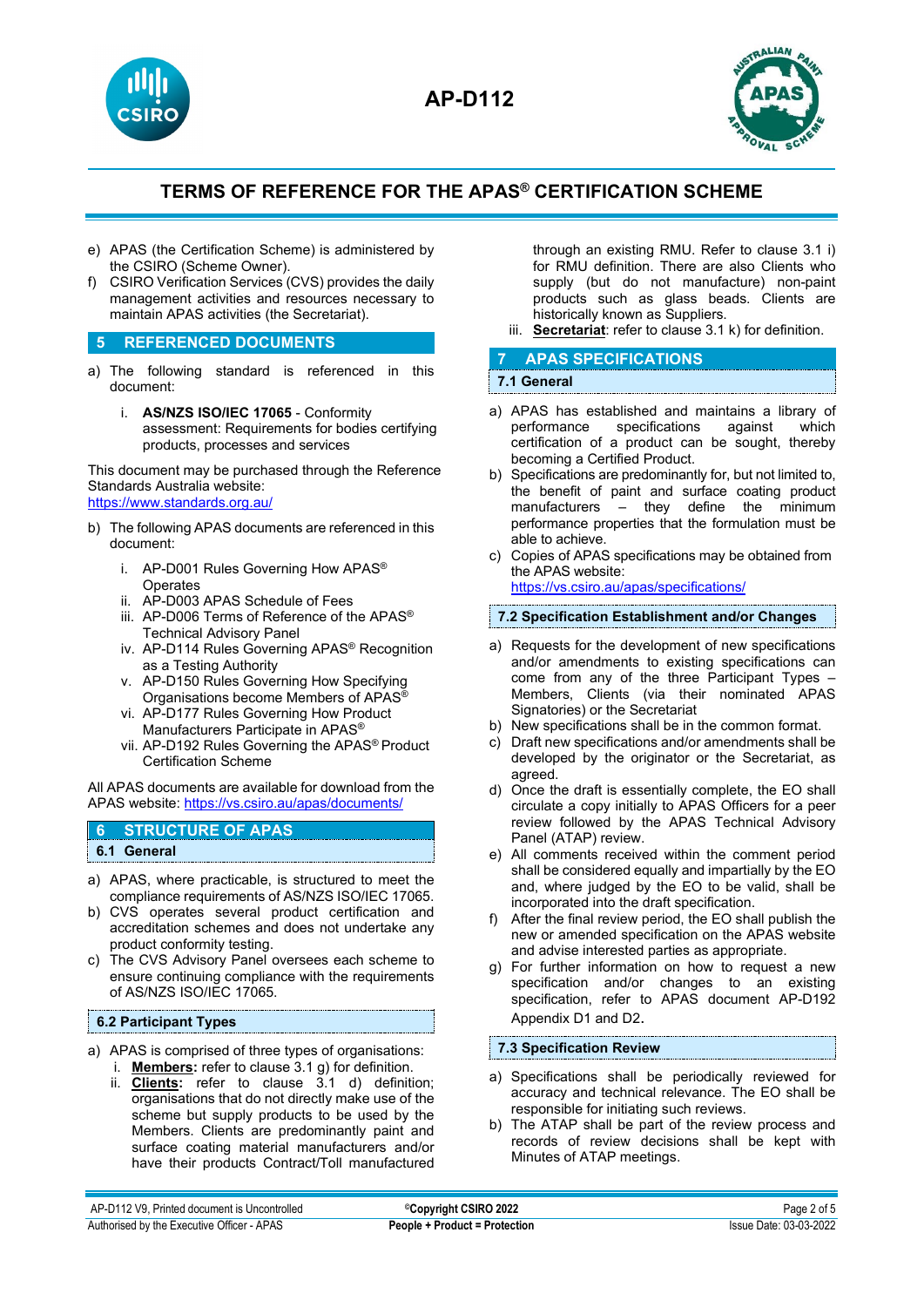



c) Review periods shall be not greater than seven (7) years following the current specification issue date wherever practicable.

### **8 APAS TECHNICAL ADVISORY PANEL**

- a) The overall policy and direction of APAS is determined by a panel comprised of individuals from the Members and Secretariat Participant Types.
- b) Called the APAS Technical Advisory Panel (ATAP), the Terms of Reference of the ATAP are documented in APAS document AP-D006.

## **9 RESOURCES FOR EVALUATION**

### **9.1 General**

- a) AS/NZS ISO/IEC 17065 requires that appropriately accredited and experienced bodies undertake evaluations for conformity to Certification Requirements in relation to the testing of the product requiring certification.
- b) When APAS, as a Certification Body, performs evaluation activities, they rely on the results generated through these testing authorities in the overall process of evaluation.
- c) Some CVS Certification Schemes require that the manufacturer and the testing body are independent of each other. However, since the 1970's, APAS has allowed the Client to test their own products and report the results obtained.
- d) For the purposes of AS/NZS ISO/IEC 17065 compliance, APAS considers Client RMU testing facilities to be equivalent to an External Resource for evaluation purposes, having met the criteria for recognition as a testing authority. Where the RMU does not have the capability to test its products inhouse, testing must then be sent to a specialist laboratory (having also met the criteria for recognition as a testing authority) for evaluation and results reported to the Client and APAS.
- e) Within the APAS Certification Scheme, External Resources utilised for testing purposes are referred to as an Agency for Conformity Evaluation (ACE).
- f) CVS is independent of any testing for conformity. In order to provide credible evidence of conformity, it is necessary to establish rules governing bodies wishing to undertake such testing activities. These rules are set out in APAS document AP-D114.

### **9.2 ACE Applications**

- a) The EO is responsible for assessing ACE applications for compliance to criteria and for establishing and maintaining a register of ACEs.
- b) Existing RMUs are exempt from applying for ACE status and are considered ACE retrospectively under clause 11 of APAS document AP-D114.

c) Only organisations complying with the criteria detailed in APAS document AP-D114 are eligible to apply for Recognition.

### **10 RULES GOVERNING APAS OPERATION**

- a) The rules, policies and procedures under which APAS operates, as the Certification Body, shall be non-discriminatory and shall be administered in a non-discriminatory manner.
- b) APAS requires that APAS Certified Products (paint and surface coating materials) are only made in manufacturing units recognised by APAS as complying with the minimum standards listed in the above documents.
- c) Rules governing product manufacturers who choose to participate in the Certification Scheme are detailed in APAS document AP-D177.
- d) Rules governing Members of the Certification Scheme are detailed in APAS document AP-D150.
- e) Rules governing product certification are detailed in APAS document AP-D192.

## **11 COMPLAINTS AND APPEALS**

- a) Members and Clients may lodge a complaint or an appeal against a decision made by the APAS Certification Body, Certification Scheme, Scheme Owner or any of its processes or personnel.
- b) Appeals and complaints shall be subject to the process detailed in APAS document AP-D004.

### **12 FINANCE ARRANGEMENTS**

### **12.1 General**

- a) APAS receives no external funding, for example from government appropriations, and as such relies on internal revenue generation to cover costs.
- b) CSIRO believes that APAS provides a national interest service.
- c) CSIRO chooses to support APAS as a cost-recoveryplus operation.<br>The financial
- d) The financial arrangements for APAS are commercial-in-confidence to CSIRO only and outside the scope of the Certification Scheme itself.

### **12.2 Member Costs**

- a) The existence of APAS enables Clients and Members to outsource their product qualification activities to CSIRO. As a direct result, Members save on the staffing, resources and infrastructure necessary to maintain product qualification services for their organisation.
- b) Consequently, as primary financial beneficiaries of APAS, Clients and Members share the cost of running APAS through the payment of annual subscriptions.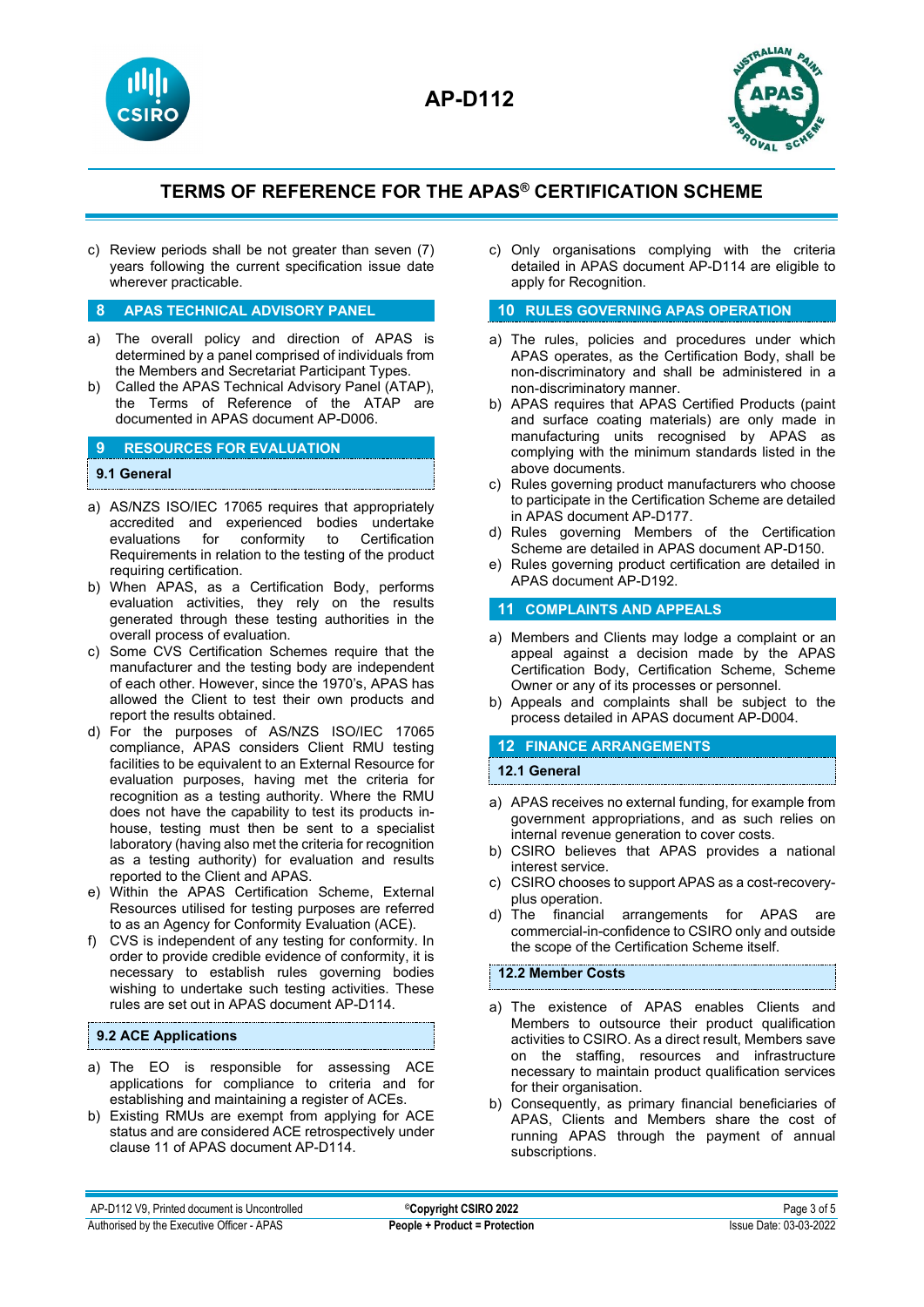



c) CSIRO sets annual Membership subscriptions according to the type and size of the organisation and the extent to which use is made of APAS.

#### **12.3 Client Costs**

- a) APAS provides various services to Clients:
	- i. Product Certification Services
	- ii. Site Audit Services
- b) Product Certification Services are undertaken by the Secretariat. Site Audit Services are undertaken by the Secretariat and/or its nominated agents.
- c) APAS applies standard fee-for-service charges as appropriate, and these are detailed in APAS document AP-D003.

## **12.4 Invoicing Process**

- a) CSIRO requires that a legal Agreement exists between Clients and Members of APAS and CSIRO before any work can be undertaken and invoicing can take place.
- b) The EO will prepare and issue a Verification Services Agreement (VSA) to APAS Clients and Members at the commencement of a (normally) three-year period.
- c) Appended to the Agreement will be a Service Schedule detailing the nature of the Service to be provided, the Deliverables to be expected and the cost to be applied.
- d) Clients and Members wanting APAS to perform one or more of the Services over the period of the Agreement will need to sign the Agreement and return it to CSIRO Contract Management.
- e) No work will be carried out where there is no signed Agreement.
- f) Requests for Services to be performed need to be in writing to the EO (hardcopy or electronic mail).
- g) At the completion of the requested work, an invoice will be raised in accordance with the current version of the APAS Schedule of Fees.
- h) The Schedule of Fees can be modified by the EO at any time during the period of the Agreement. At least one (1) months' notice of a change to the Schedule of Fees shall be given.